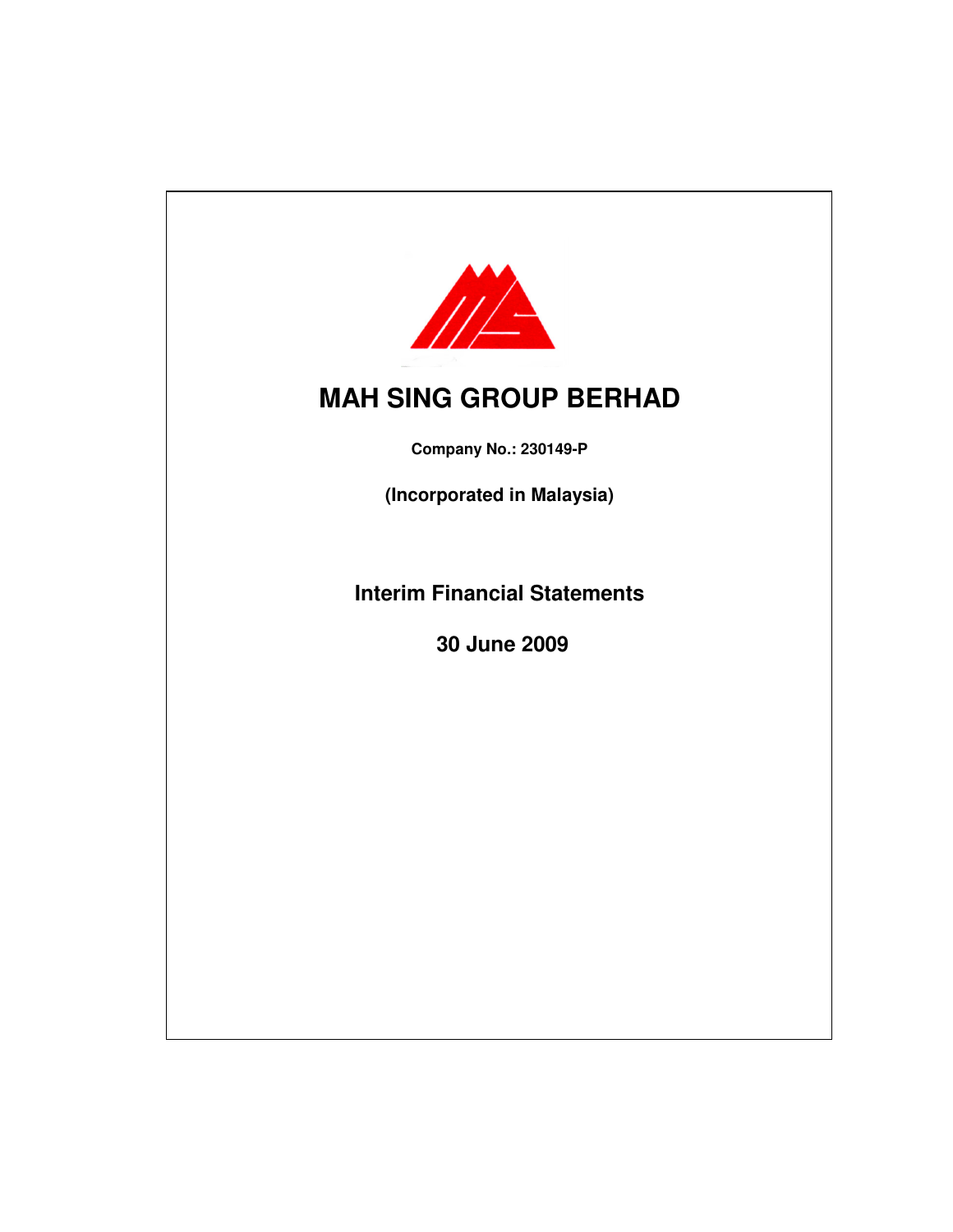**MAH SING GROUP BERHAD**

**Company No.: 230149-P (Incorporated in Malaysia)**

**Interim Financial Statements - 30 June 2009**

|                                                               | Page No. |
|---------------------------------------------------------------|----------|
| <b>Condensed Consolidated Balance Sheets</b>                  |          |
| <b>Condensed Consolidated Income Statements</b>               | 2        |
| <b>Condensed Consolidated Statements Of Changes In Equity</b> | 3        |
| <b>Condensed Consolidated Cash Flow Statements</b>            | 4        |
| <b>Notes To The Interim Financial Statements</b>              | 5 - 11   |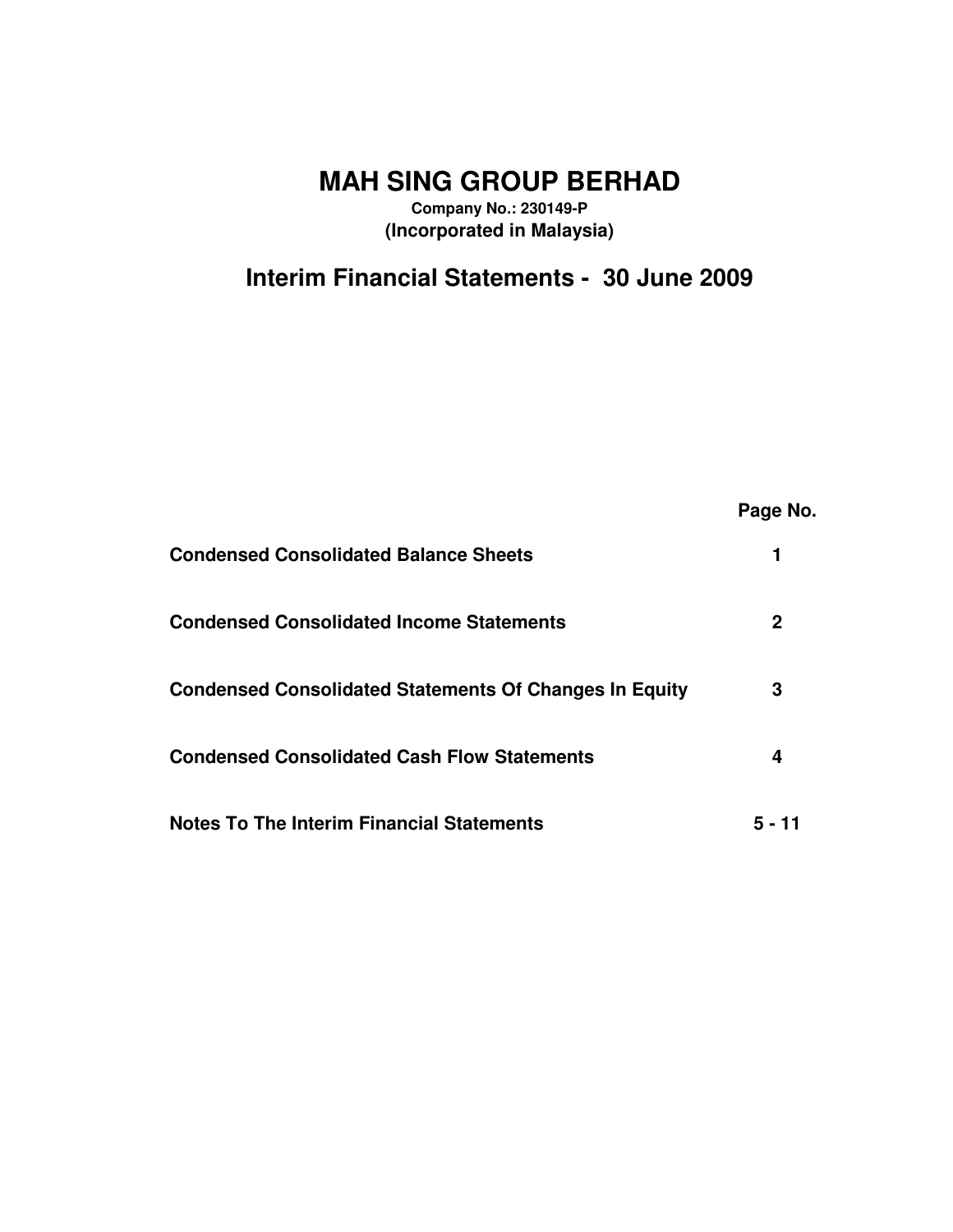# MAH SING GROUP BERHAD

(Company No.: 230149-P) (Incorporated in Malaysia)

# CONDENSED CONSOLIDATED BALANCE SHEETS

AS AT 30 JUNE 2009

(The figures have not been audited)

|                                                            | (UNAUDITED) | (AUDITED)  |
|------------------------------------------------------------|-------------|------------|
|                                                            | AS AT       | AS AT      |
|                                                            | 30/06/2009  | 31/12/2008 |
|                                                            | (RM'000)    | (RM'000)   |
| <b>ASSETS</b>                                              |             |            |
| <b>Non-current assets</b>                                  |             |            |
| Property, plant and equipment                              | 57,542      | 59,458     |
| Other Investment                                           |             | -1         |
| Land held for property development                         | 47,099      | 47,099     |
| Intangible assets                                          | 8           | $12 \,$    |
| Prepaid lease payments                                     | 5.198       | 5.330      |
| Deferred tax assets                                        | 700         | 700        |
|                                                            | 110,547     | 112,600    |
| <b>Current Assets</b>                                      |             |            |
| Property development cost                                  | 577,930     | 624,626    |
| Inventories                                                | 32,531      | 31,769     |
| Trade and other receivables                                | 314,914     | 249,562    |
| Current tax assets                                         | 9,038       | 8,720      |
| Deposits with licensed banks                               | 120,752     | 131,552    |
| Cash and bank balances                                     | 38,359      | 40,684     |
|                                                            | 1,093,524   | 1,086,913  |
| <b>TOTAL ASSETS</b>                                        | 1,204,071   | 1,199,513  |
|                                                            |             |            |
| <b>EQUITY AND LIABILITIES</b>                              |             |            |
| Equity attributable to equity holders of the Company       |             |            |
| Share capital                                              | 314,978     | 313,423    |
| Share premium                                              | 134,217     | 134,167    |
| Other reserves                                             | 5,622       | 5,162      |
| Retained profits                                           | 245,439     | 237,523    |
|                                                            |             |            |
|                                                            | 700,256     | 690,275    |
| <b>Minority interests</b>                                  | 6,467       | 6,335      |
| <b>Total equity</b>                                        | 706,723     | 696,610    |
|                                                            |             |            |
| <b>Non-current liabilities</b>                             |             |            |
| Long term borrowings                                       | 210,607     | 181,929    |
| Deferred payables                                          | 2,710       | 2,776      |
| Deferred taxation                                          | 818         | 618        |
|                                                            | 214,135     | 185,323    |
|                                                            |             |            |
| <b>Current Liabilities</b>                                 |             |            |
| Trade and other payables                                   | 186,982     | 265,188    |
| Term loans                                                 | 41,135      | 35,012     |
| Short term borrowings                                      | 1,940       | 2,117      |
| <b>Bank overdrafts</b>                                     | 582         | 29         |
| Current tax liabilities                                    | 14,777      | 15,234     |
| Dividend payable                                           | 37,797      |            |
|                                                            | 283,213     | 317,580    |
|                                                            |             |            |
| <b>Total liabilities</b>                                   | 497,348     | 502,903    |
|                                                            |             |            |
| TOTAL EQUITY AND LIABILITIES                               | 1.204.071   | 1,199,513  |
|                                                            |             |            |
| Net assets per share attributable to equity holders of the |             |            |
| Company(RM)                                                | 1.11        | 1.10       |

The Condensed Consolidated Balance Sheets should be read in conjunction with the audited financial statements for the financial year ended 31 December 2008 and the accompanying explanatory notes attached to the interim financial statements.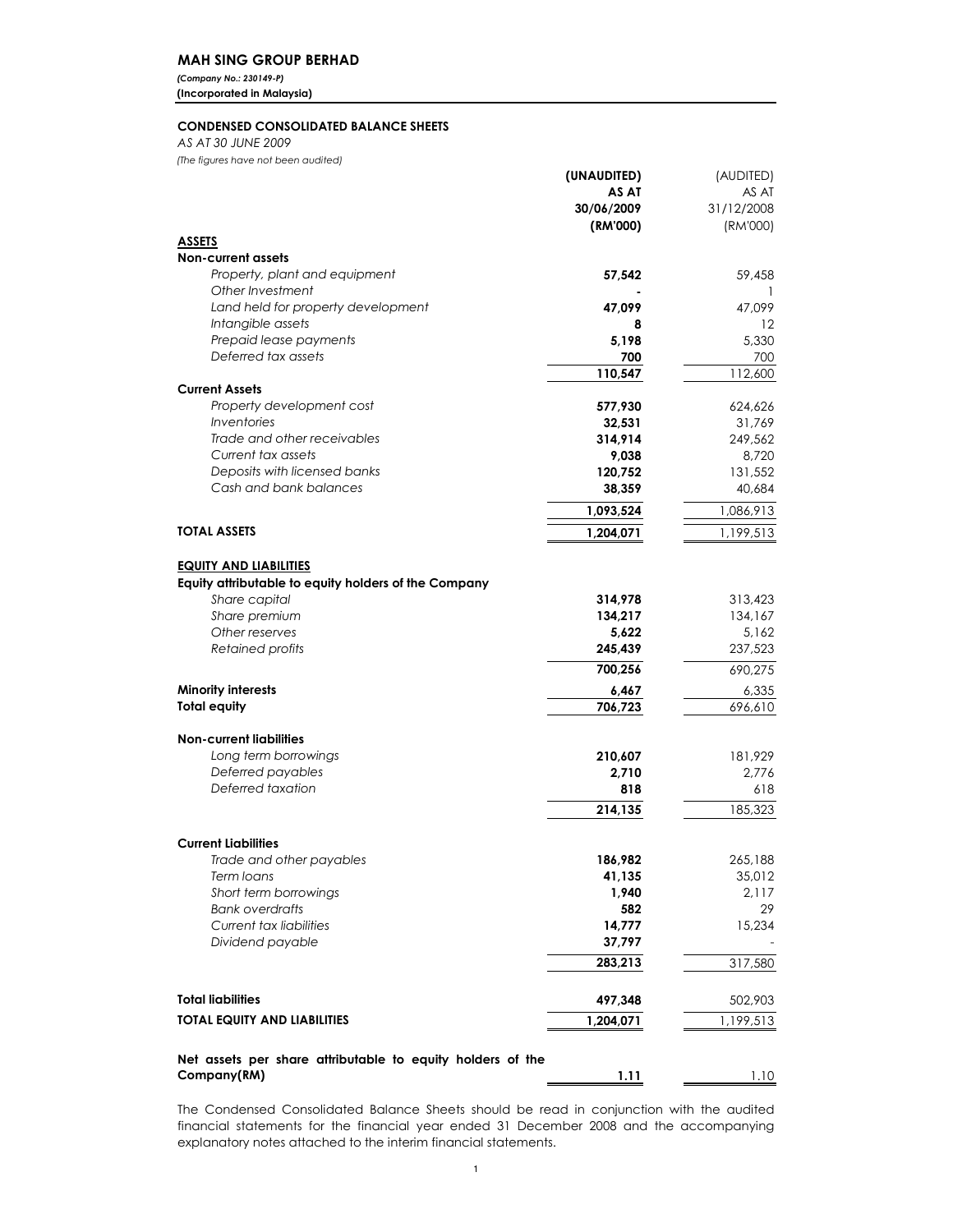# Mah Sing Group Berhad

(Company No.: 230149-P) (Incorporated in Malaysia)

# CONDENSED CONSOLIDATED INCOME STATEMENTS

For the financial period ended 30 June 2009

(The figures have not been audited)

|                                                                   | 3 months ended |            | Period ended |            |  |
|-------------------------------------------------------------------|----------------|------------|--------------|------------|--|
|                                                                   | 30/06/2009     | 30/06/2008 | 30/06/2009   | 30/06/2008 |  |
|                                                                   | (RM'000)       | (RM'000)   | (RM'000)     | (RM'000)   |  |
| Revenue                                                           | 167,233        | 195,421    | 317,548      | 336,086    |  |
| Cost of Sales                                                     | (118, 337)     | (121,529)  | (221, 259)   | (218, 178) |  |
| Gross profit                                                      | 48,896         | 73,892     | 96,289       | 117,908    |  |
| Other income                                                      | 1,026          | 235        | 1,231        | 1,361      |  |
| Administrative expenses                                           | (11, 403)      | (14, 295)  | (22, 569)    | (24, 245)  |  |
| Selling and marketing expenses                                    | (5, 529)       | (6,044)    | (10, 019)    | (9,007)    |  |
| Interest income                                                   | 11             | 160        | (74)         | 88         |  |
| Finance costs                                                     | (711)          | (1,087)    | (1, 449)     | (2,329)    |  |
| Profit before taxation                                            | 32,290         | 52,861     | 63,409       | 83,776     |  |
| Income tax expense                                                | (8, 765)       | (15, 530)  | (17, 711)    | (24, 128)  |  |
| Profit for the period                                             | 23,525         | 37,331     | 45,698       | 59,648     |  |
| Attributable to:                                                  |                |            |              |            |  |
| Equity holders of the Company                                     | 23,038         | 37,247     | 45,669       | 59,556     |  |
| Minority interests                                                | 487            | 84         | 29           | 92         |  |
|                                                                   | 23,525         | 37,331     | 45,698       | 59,648     |  |
| Earnings per share attributable to equity holders of the Company: |                |            |              |            |  |

| - Basic (sen)            | Note B13 | 3.67 | 5.99 | 7.27 | 9.58 |
|--------------------------|----------|------|------|------|------|
| - Diluted (sen) Note B13 |          | 3.66 | 5.94 | 7.26 | 9.49 |

The Condensed Consolidated Income Statements should be read in conjunction with the audited financial statements for the financial year ended 31 December 2008 and the accompanying explanatory notes attached to the interim financial statements.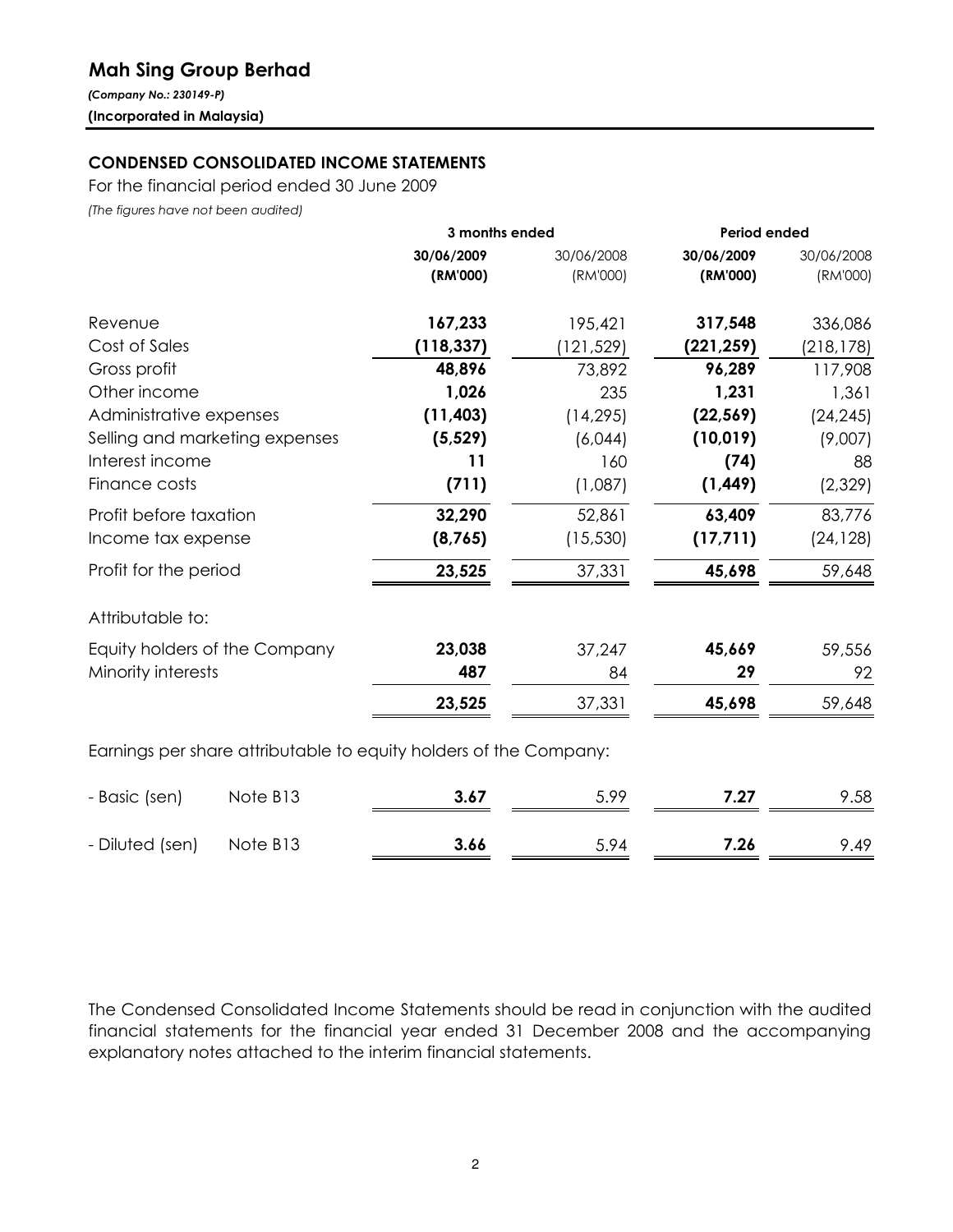# Mah Sing Group Berhad

(Company No.: 230149-P)(Incorporated in Malaysia)

#### CONDENSED CONSOLIDATED STATEMENTS OF CHANGES IN EQUITY

For the financial period ended 30 June 2009

(The figures have not been audited)

|                                                                                                                                                                        |                  | Attributable to equity holders of the Company |                                            |                                                       |                      |                           | Minority                                           | Total                     |
|------------------------------------------------------------------------------------------------------------------------------------------------------------------------|------------------|-----------------------------------------------|--------------------------------------------|-------------------------------------------------------|----------------------|---------------------------|----------------------------------------------------|---------------------------|
|                                                                                                                                                                        |                  | Non-Distributable                             |                                            |                                                       | <b>Distributable</b> |                           | <b>Interests</b>                                   | Equity                    |
| 6 months                                                                                                                                                               | Share<br>capital | Share<br>premium                              | Exchange<br>fluctuation<br>reserve         | Equity-settled<br><b>Employees Benefit</b><br>Reserve | Retained<br>earnings | Total                     |                                                    |                           |
| ended 30 June 2009                                                                                                                                                     | (RM'000)         | (RM'000)                                      | (RM'000)                                   | (RM'000)                                              | (RM'000)             | (RM'000)                  | (RM'000)                                           | (RM'000)                  |
| <b>Balance at 1/1/2009</b>                                                                                                                                             | 313,423          | 134,167                                       | 5,092                                      | 70                                                    | 237,523              | 690,275                   | 6,335                                              | 696,610                   |
| Amount recognised directly in equity:<br>Foreign exchange fluctuation                                                                                                  |                  | $\blacksquare$                                | 504                                        |                                                       |                      | 504                       | 103                                                | 607                       |
| Net profit for the financial period                                                                                                                                    |                  | $\blacksquare$                                |                                            |                                                       | 45.669               | 45.669                    | 29                                                 | 45,698                    |
| Total recognised income and expense for the period                                                                                                                     |                  | $\overline{\phantom{a}}$                      | 504                                        |                                                       | 45.669               | 46,173                    | 132                                                | 46.305                    |
| Issuance of ordinary shares pursuant to:<br>- Exercise of warrants<br>- Exercise of employees share options<br>Dividends for the financial year ended 31 December 2008 | 1,463<br>92      | 50<br>$\blacksquare$                          | $\blacksquare$<br>$\overline{\phantom{a}}$ | (44)<br>$\blacksquare$                                | 44<br>(37, 797)      | 1,463<br>142<br>(37, 797) | $\blacksquare$<br>$\blacksquare$<br>$\blacksquare$ | 1,463<br>142<br>(37, 797) |
| Balance at 30/06/2009                                                                                                                                                  | 314,978          | 134.217                                       | 5,596                                      | 26                                                    | 245.439              | 700.256                   | 6.467                                              | 706.723                   |

|                                                                                                            |                  | Attributable to equity holders of the Company |                                    |                                                |                      | Minority | Total                    |          |
|------------------------------------------------------------------------------------------------------------|------------------|-----------------------------------------------|------------------------------------|------------------------------------------------|----------------------|----------|--------------------------|----------|
|                                                                                                            |                  |                                               | Non-Distributable                  |                                                | Distributable        |          | Interests                | Equity   |
| 6 months                                                                                                   | Share<br>capital | Share<br>premium                              | Exchange<br>fluctuation<br>reserve | Equity-settled<br>Employees Benefit<br>Reserve | Retained<br>earnings | Total    |                          |          |
| ended 30 June 2008                                                                                         | (RM'000)         | (RM'000)                                      | (RM'000)                           | (RM'000)                                       | (RM'000)             | (RM'000) | (RM'000)                 | (RM'000) |
| Balance at 1/1/2008                                                                                        | 310,671          | 133,908                                       | 4,256                              | 259                                            | 181,223              | 630,317  | 5,455                    | 635,772  |
| Amount recognised directly in equity:<br>Foreign exchange fluctuation                                      |                  | $\sim$                                        | (101)                              |                                                |                      | (101)    | (54)                     | (155)    |
| Net profit for the financial period                                                                        |                  |                                               |                                    |                                                | 59,556               | 59,556   | 92                       | 59,648   |
| Total recognised income and expense for the period                                                         |                  | $\sim$                                        | (101)                              |                                                | 59,556               | 59,455   | 38                       | 59,493   |
| Issue of ordinary shares of subsidiaries to minority interests<br>Issuance of ordinary shares pursuant to: |                  |                                               |                                    |                                                |                      | -        | 810                      | 810      |
| - Exercise of warrants                                                                                     | 240              |                                               | $\overline{\phantom{a}}$           |                                                |                      | 240      | $\overline{\phantom{a}}$ | 240      |
| - Exercise of employees share options                                                                      | 151              | 82                                            | $\overline{\phantom{a}}$           | (55)                                           | 55                   | 233      | $\overline{\phantom{a}}$ | 233      |
| Balance at 30/06/2008                                                                                      | 311,062          | 133,990                                       | 4,155                              | 204                                            | 240,834              | 690,245  | 6,303                    | 696,548  |

The Condensed Consolidated Statements of Changes in Equity should be read in conjunction with the audited financial statements for the financial year ended <sup>31</sup> December <sup>2008</sup> and the accompanying explanatory notes attached to the interim financial statements.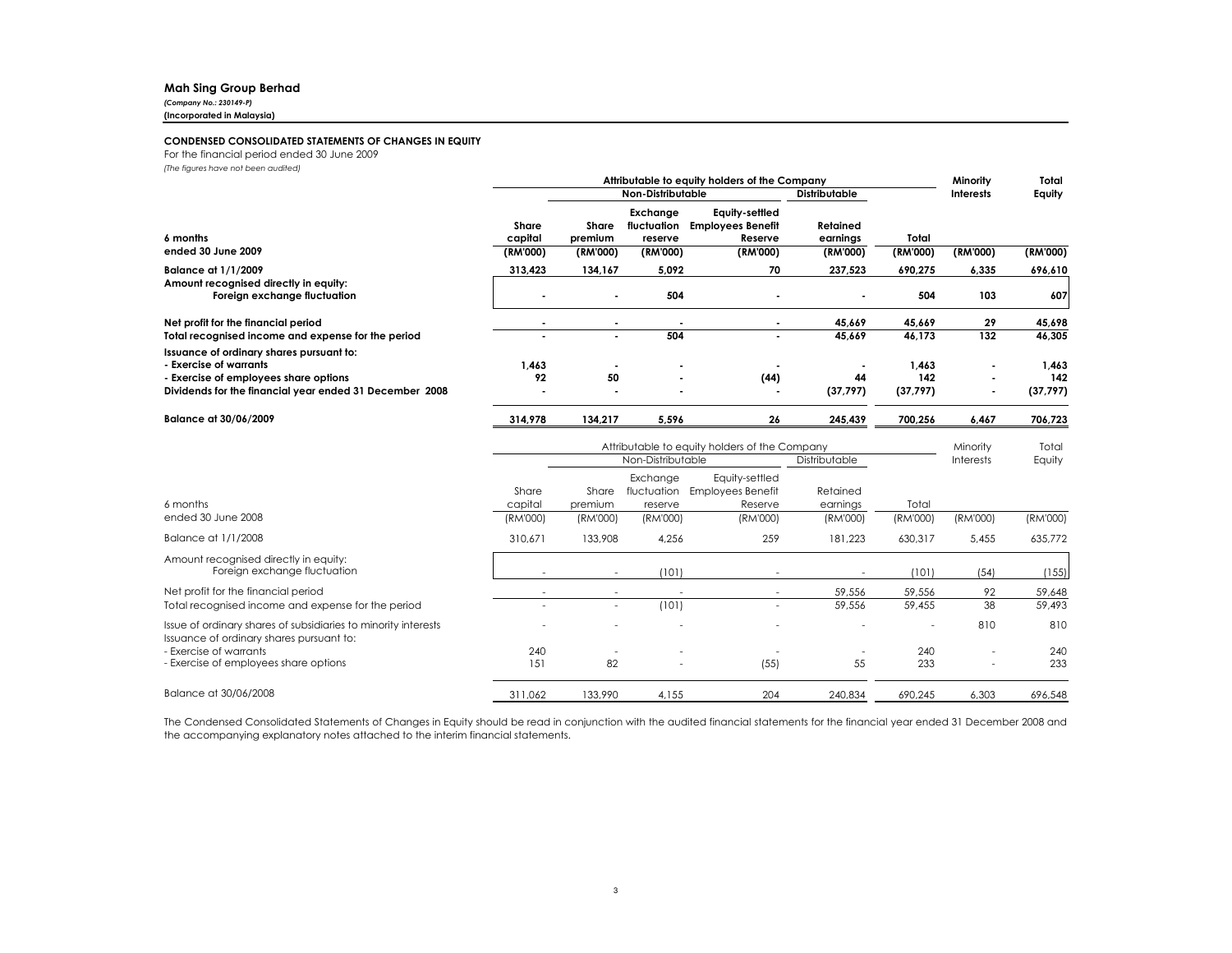# MAH SING GROUP BERHAD

(Company No.: 230149-P) (Incorporated in Malaysia)

# CONDENSED CONSOLIDATED CASH FLOW STATEMENTS

For the financial period ended 30 June 2009 (The figures have not been audited)

|                                                            | 6 months<br>ended<br>30/06/2009<br>(RM'000) | 6 months<br>ended<br>30/06/2008<br>(RM'000) |
|------------------------------------------------------------|---------------------------------------------|---------------------------------------------|
| Net cash used in operating activities                      | (43, 350)                                   | (97, 051)                                   |
| Net cash used in investing activities                      | (5, 133)                                    | (43, 839)                                   |
| Net cash from financing activities                         | 45,291                                      | 83,292                                      |
| Net decrease in cash and cash equivalents                  | (3, 192)                                    | (57, 598)                                   |
| Effects of exchange rate changes                           | 31                                          | (2)                                         |
| Cash and cash equivalents at beginning of financial period | 160,352                                     | 200,358                                     |
| Cash and cash equivalents at end of financial period       | 157,191                                     | 142,758                                     |

Cash and cash equivalents at the end of the financial period comprise the following:

|                                            | As at<br>30/06/2009 | As at<br>30/06/2008 |
|--------------------------------------------|---------------------|---------------------|
|                                            | (RM'000)            | (RM'000)            |
| Deposits with licensed banks               | 120,752             | 106,572             |
| Cash and bank balances                     | 38,359              | 39,192              |
| Bank overdraft                             | (582)               | (15)                |
|                                            | 158,529             | 145,749             |
| Less: Deposits pledged as collateral       | (688)               | (712)               |
| Less: Deposits deposited in Escrow Account | (650)               | (2,279)             |
|                                            | 157,191             | 142,758             |

The Condensed Consolidated Cash Flow Statements should be read in conjunction with the audited financial statements for the financial year ended 31 December 2008 and the accompanying explanatory notes attached to the interim financial statements.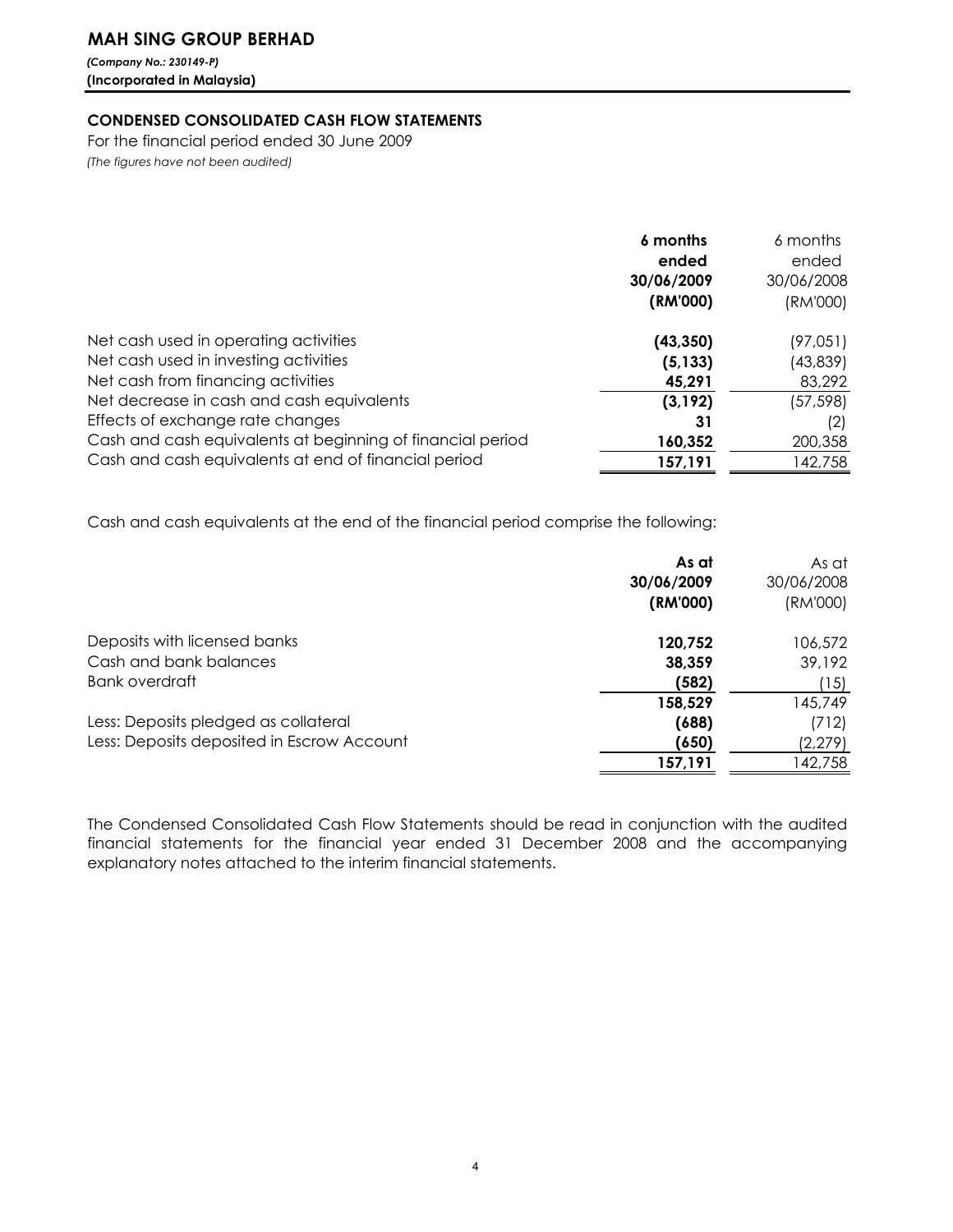# A Explanatory Notes

# A1 Basis of Preparation

The interim financial statements are unaudited and have been prepared in accordance with Financial Reporting Standard ("FRS") No. 134 : Interim Financial Reporting and Paragraph 9.22 of the Listing Requirements of Bursa Malaysia Securities Berhad ("Bursa Securities").

The interim financial statements should be read in conjunction with the Group's audited financial statements for the financial year ended 31 December 2008. The explanatory notes attached to the interim financial statements provide an explanation of events and transactions that are significant to an understanding of the changes in the financial position and performance of the Group since the financial year ended 31 December 2008.

The significant accounting policies and methods of computation adopted for the interim financial statements are consistent with those adopted for the audited financial statements for the financial year ended 31 December 2008.

# A2 Seasonal or cyclical factors

The operations of the Group were not significantly affected by any seasonal or cyclical factors during the current quarter and financial period-to-date under review.

# A3 Unusual items affecting assets, liabilities, equity, net income or cash flows

There were no unusual items affecting the assets, liabilities, equity, net income or cash flows of the Group for the current quarter and financial period-to-date under review.

# A4 Changes in estimates

There were no material changes in estimates for the current quarter and financial period-to-date under review.

# A5 Debt and equity securities

During the financial period ended 30 June 2009, the Company increased its issued and paid up ordinary share capital from RM313,422,791 to RM314,977,673 by way of:

a) issuance of 184,552 new ordinary shares of RM0.50 each pursuant to exercise of employees share options; and

b) issuance of 2,925,212 new ordinary shares of RM0.50 each pursuant to exercise of warrants.

Save for the above, there were no issuance and repayment of debt and equity securities, share buybacks, share cancellations, share held as treasury shares and resale of treasury shares during the current quarter and financial period-to-date under review.

# A6 Dividends paid

There were no dividend paid during the current quarter and financial period-to-date under review.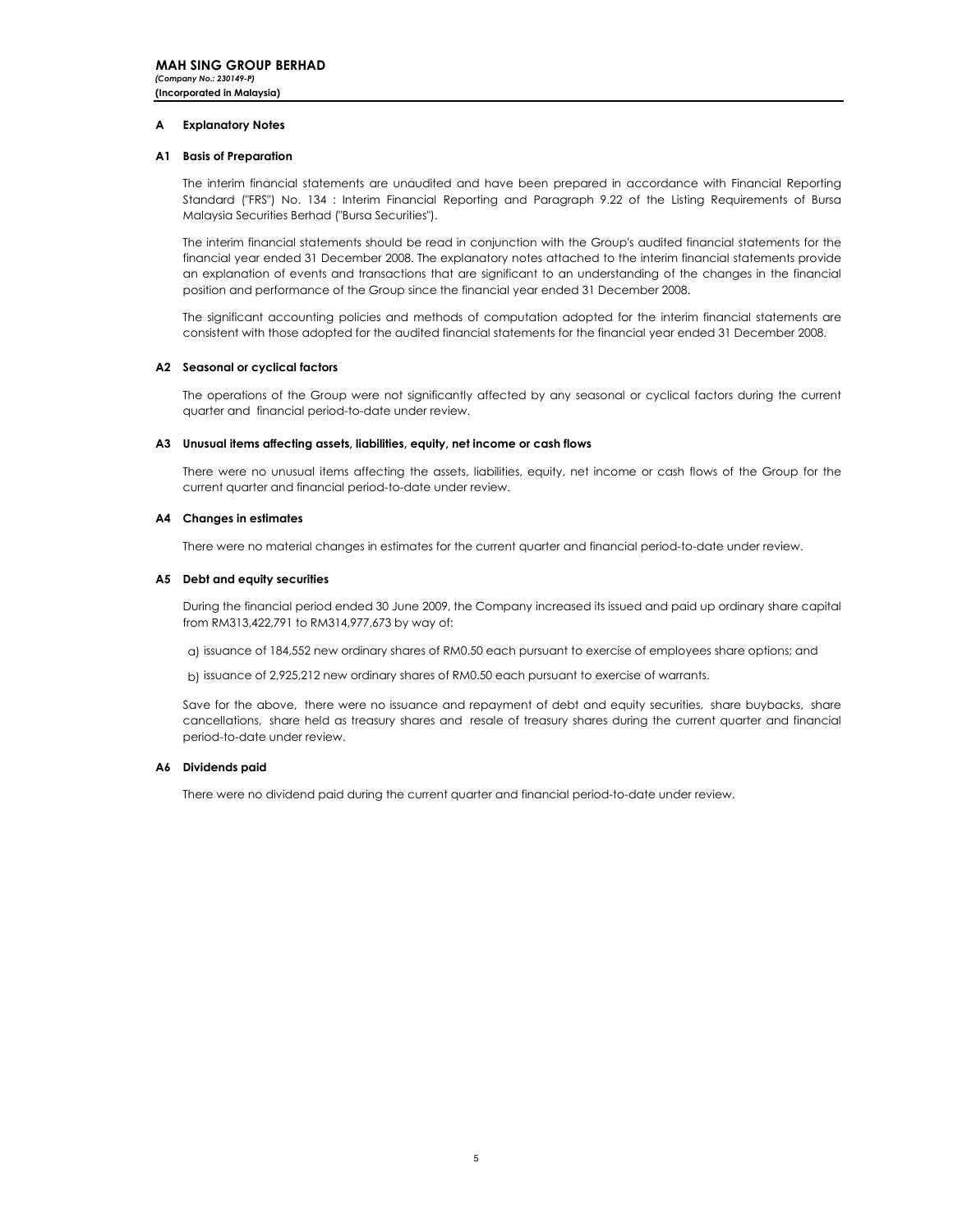# A7 Segment reporting

# Period ended 30 June 2009

| <b>REVENUE</b><br><b>External Sales</b><br>Inter-segment<br><b>Total revenue</b>                                     | <b>Properties</b><br><b>RM'000</b><br>252,199<br>252,199 | <b>Plastics</b><br><b>RM'000</b><br>63,841<br>63,841 | Investment<br>Holding<br>& Others<br><b>RM'000</b><br>1,508<br>14<br>1,522 | <b>Elimination</b><br><b>RM'000</b><br>(14)<br>(14) | Consolidated<br><b>RM'000</b><br>317,548<br>317,548 |
|----------------------------------------------------------------------------------------------------------------------|----------------------------------------------------------|------------------------------------------------------|----------------------------------------------------------------------------|-----------------------------------------------------|-----------------------------------------------------|
| <b>RESULTS</b><br>Operating profit<br>Interest income<br><b>Finance costs</b><br>Income tax<br>Profit for the period | 63,599                                                   | 4,001                                                | (2, 532)                                                                   | (136)                                               | 64,932<br>(74)<br>(1,449)<br>(17,711)<br>45,698     |
| <b>OTHER INFORMATION</b><br>Capital expenditure<br>Depreciation and amortisation                                     | 1.313<br>884                                             | 1,188<br>4.024                                       | 34<br>37                                                                   |                                                     | 2,535<br>4,945                                      |
| Period ended 30 June 2008                                                                                            |                                                          |                                                      |                                                                            |                                                     |                                                     |
|                                                                                                                      |                                                          |                                                      | Investment<br>Holding                                                      |                                                     |                                                     |
|                                                                                                                      | Properties                                               | Plastics                                             | & Others                                                                   | Elimination                                         | Consolidated                                        |
| <b>REVENUE</b>                                                                                                       | <b>RM'000</b>                                            | <b>RM'000</b>                                        | <b>RM'000</b>                                                              | <b>RM'000</b>                                       | <b>RM'000</b>                                       |
| <b>External Sales</b>                                                                                                | 260,393                                                  | 73,866                                               | 1,827                                                                      |                                                     | 336,086                                             |
| Inter-segment                                                                                                        |                                                          |                                                      | 54                                                                         | (54)                                                |                                                     |
| Total revenue                                                                                                        | 260,393                                                  | 73,866                                               | 1,881                                                                      | (54)                                                | 336,086                                             |
| <b>RESULTS</b>                                                                                                       |                                                          |                                                      |                                                                            |                                                     |                                                     |
| Operating profit                                                                                                     | 84.759                                                   | 4.822                                                | (3,614)                                                                    | 50                                                  | 86.017                                              |
| Interest income<br>Finance costs                                                                                     |                                                          |                                                      |                                                                            |                                                     | 88                                                  |
| Income tax                                                                                                           |                                                          |                                                      |                                                                            |                                                     | (2,329)<br>(24, 128)                                |
| Profit for the period                                                                                                |                                                          |                                                      |                                                                            |                                                     | 59,648                                              |
| <b>OTHER INFORMATION</b>                                                                                             |                                                          |                                                      |                                                                            |                                                     |                                                     |
| Capital expenditure                                                                                                  | 685                                                      | 7,771                                                | 12                                                                         |                                                     | 8,468                                               |
| Depreciation and amortisation                                                                                        | 843                                                      | 3.389                                                | 15                                                                         |                                                     | 4,247                                               |
| Reversal of impairment loss                                                                                          | L.                                                       | (33)                                                 | $\overline{\phantom{a}}$                                                   |                                                     | (33)                                                |

# A8 Valuation of property, plant and equipment

The valuation of property, plant and equipment have been brought forward without any amendment from annual financial statements for the financial year ended 31 December 2008.

# A9 Material subsequent events

Saved for the items and information disclosed in Note B8 (b) and (c), there were no material events subsequent to the balance sheet date that have not been reflected in the interim financial statements.

# A10 Changes in the composition of the Group

On 28 April 2009, the Company acquired the entire issued and paid-up share capital of Myvilla Development Sdn Bhd ("Myvilla"), a private limited company incorporated in Malaysia with an authorised share capital of RM100,000.00 comprising 100,000 ordinary shares of RM1.00 each, of which 2 ordinary shares of RM1.00 each have been issued and fully paid-up, for a cash consideration of RM2.00.

Save for the above, there were no changes in the composition of the Group during the current quarter and financial period-to-date under review.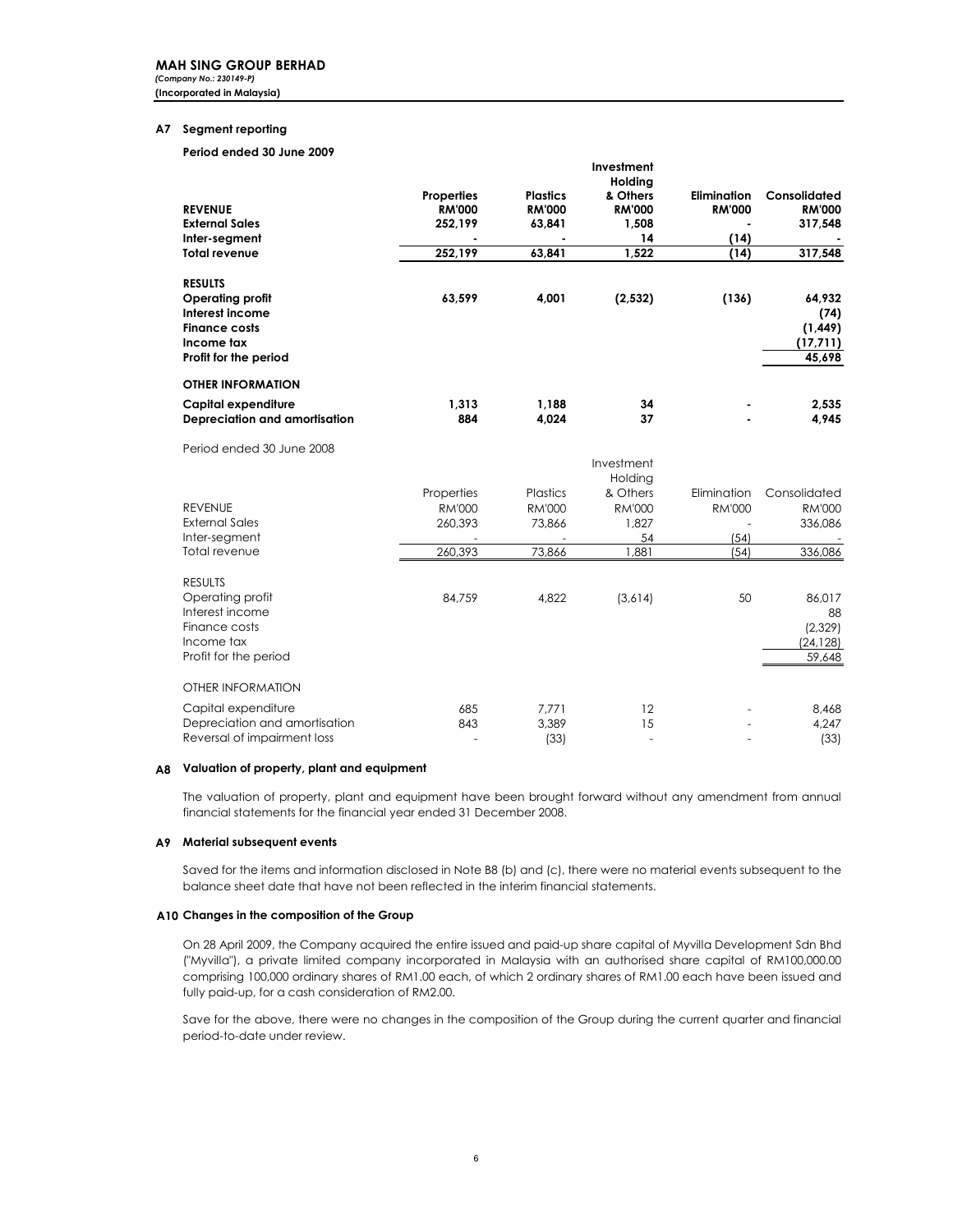# A11 Changes in contingent liabilities or contingent assets

There were no changes in contingent liabilities or contingent assets of the Group since the last annual balance sheet date.

#### R. Explanatory Notes Pursuant to Appendix 9B of the Listing Requirements of Bursa Malaysia Securities Berhad

# B1 Review of Group performance

For Q2 2009 and the current financial year-to-date, the Group recorded a lower revenue, gross profit, profit before tax and profit after tax after minority interests ("PATMI") as compared to Q2 2008 and the previous year's corresponding financial period mainly due to timing mismatch as The Icon Jalan Tun Razak, East Wing was at an advanced stage of construction in the previous corresponding financial period when the en-bloc sale transaction was completed in 2nd quarter of 2008.

The contributors for the current financial period were the Group's residential projects such as Kemuning Residence, Hijauan Residence and Aman Perdana in the Klang Valley, Sierra Perdana and Austin Perdana in Johor Bahru, Southbay in Penang and its commercial projects, namely The Icon Jalan Tun Razak and Southgate Commercial Centre. Apart from property development, the Group's plastics division also contributed to the earnings achieved. Property development contributed more than 90% to operating profit.

To-date, the Group has 17 property development projects, all located in prime locations – 12 in Kuala Lumpur and Klang Valley, 4 in Johor Bahru in Iskandar Malaysia and 1 in Penang Island. Developments with new launches coming on-stream will be the Group's residential projects such as One Legenda, Kemuning Residence, Hijauan Residence, Garden Residence, Aman Perdana and Bayu Sekamat in the Klang Valley, Sri Pulai Perdana 2 and Sierra Perdana in Johor Bahru, Residence@Southbay and Legenda@Southbay in Penang and its commercial projects, namely StarParc Point in Klang Valley and Southbay City in Penang.

# B2 Material change in profit before taxation for the current quarter as compared with the immediate preceding quarter

For the current quarter under review, the Group recorded higher profit before taxation as compared to the immediate preceding quarter. However, there is no material change in profit before taxation for the current quarter as compared with the immediate preceding quarter.

# B3 Prospects for the current financial year

The Group has achieved RM543 million sales in just 7 ½ months, exceeding its full year target of RM453 million by 1.2 times.

The Group's strong sales achievement indicates that the property market in Malaysia is resilient and niche products with good branding coupled with the right concepts and designs in prime locations will continue to do well. Low interest rates, a buoyant stock market and better consumer sentiments have combined to boost demand for properties. Property prices are likely to rise in the liquidity-induced asset price inflation. There is plenty of liquidity in the banking sector as Malaysians have very high savings rates. The Group believes the property market is gaining momentum for a likely up cycle in the second half of 2010. The Group's healthy balance sheet, low gearing of 0.14 times as at 30 June 2009 and strong sales have allowed the Group going on an acquisition trail. A 115 acre piece of prime freehold land in Cyberjaya was recently purchased for the medium to high end residential project, Garden Residence, which will have an estimated gross development value of RM690 million.

The Group has mapped out a strategy for sustainable earnings. Firstly, continue its cash generative, fast turnaround business model for niche, medium to high end landed residential and commercial projects. Secondly, look into sizeable landbank for a potential mass housing project. Thirdly, explore overseas opportunities in high population growth countries like China and Vietnam.

The Group has remaining gross development value and unbilled sales of approximately RM4.4 billion. The Group shall continue to capitalise on its branding, products quality, location, standard of design, concept and track record while stepping up efforts to ensure its offerings meet market demand and to enhance shareholders' value.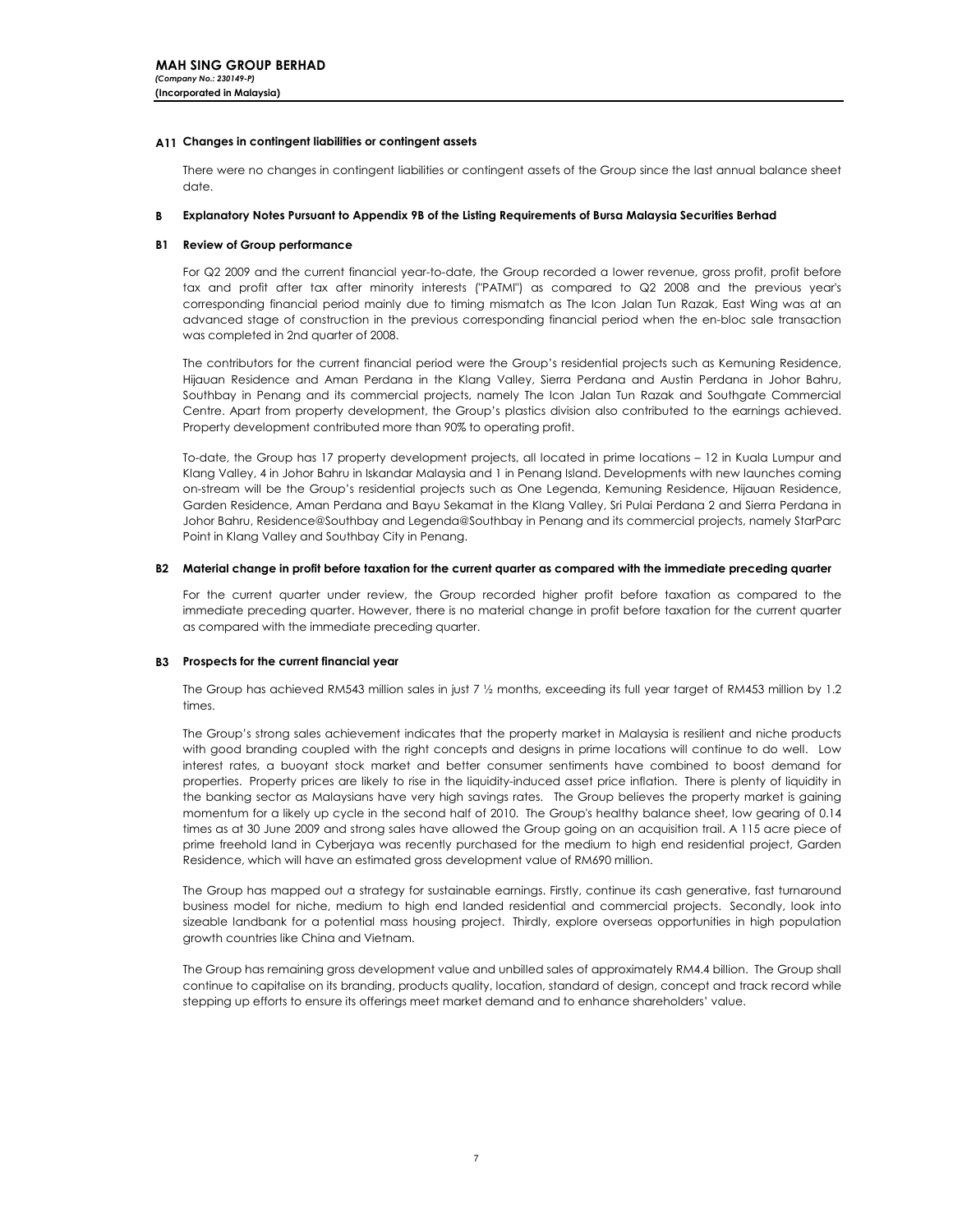# B4 Profit forecast

Not applicable as the Group has not issued profit forecast or profit guarantee in a public document.

#### B5 Income tax expense

|                                         | 3 months ended |            | Period ended |            |  |
|-----------------------------------------|----------------|------------|--------------|------------|--|
|                                         | 30/06/2009     | 30/06/2008 | 30/06/2009   | 30/06/2008 |  |
|                                         | (RM'000)       | (RM'000)   | (RM'000)     | (RM'000)   |  |
| Current tax:                            |                |            |              |            |  |
| Malaysian income tax                    | 8.563          | 15.191     | 17.474       | 23,608     |  |
| Foreign tax                             |                | 339        | 2            | 520        |  |
|                                         | 8,565          | 15,530     | 17,476       | 24.128     |  |
| Under provision of Malaysian income tax |                |            |              |            |  |
| in prior year                           |                |            | 35           |            |  |
|                                         | 8,565          | 15,530     | 17,511       | 24.128     |  |
| Deferred taxation                       |                |            |              |            |  |
| Malaysian deferred tax                  | 200            |            | 200          |            |  |
|                                         | 8.765          | 15,530     | 17,711       | 24.128     |  |

The effective tax rate of the Group for the current quarter and the financial period-to-date is higher than the applicable statutory tax rate mainly due to certain non-tax deductible expenses and pre-operating expenses of development projects.

# B6 Profits/(losses) on sale of unquoted investments and/or properties

There were no profits/losses on sales of unquoted investments and/or properties which are not in the ordinary course of the Group's business for the current quarter and financial period-to-date under review.

# B7 Quoted securities

The Group's dealings in quoted securities for the current quarter and financial period-to-date under review is as follows:

|                        | 3 months   | Period     |
|------------------------|------------|------------|
|                        | ended      | ended      |
|                        | 30/06/2009 | 30/06/2009 |
|                        | (RM'000)   | (RM'000)   |
| Total sale proceeds    |            | 2          |
| Total gain on disposal |            |            |
|                        |            |            |

The Group does not hold any quoted securities as at 30 June 2009.

# B8 Status of corporate proposals

The following corporate proposals announced by the Company have not been completed as at 12 August 2009 (being the latest practicable date which is not earlier than 7 days from the date of issuance of this Interim Financial Statements):-

- a) On 27 November 2007, the Company's wholly owned subsidiary company, Maxim Heights Sdn Bhd has entered into the following tripartite agreements with Majlis Agama Islam Wilayah Persekutuan and Prompt Symphony Sdn Bhd:
	- i) Sale and Purchase Agreement for the proposed en bloc sale of net lettable area of 380,510 square feet in The Icon @ Mont Kiara, for a total cash consideration of RM285,382,500 ("Proposed MTK En Bloc Sale"); and
	- ii) A Put and Call Option Agreement, at option consideration of RM1, for the sale of not less than 637 car park bays in The Icon @ Mont Kiara for a total cash consideration of RM19,900,000.

The proposed MTK En Bloc Sale has yet to become unconditional pending fulfillment of certain conditions precedent.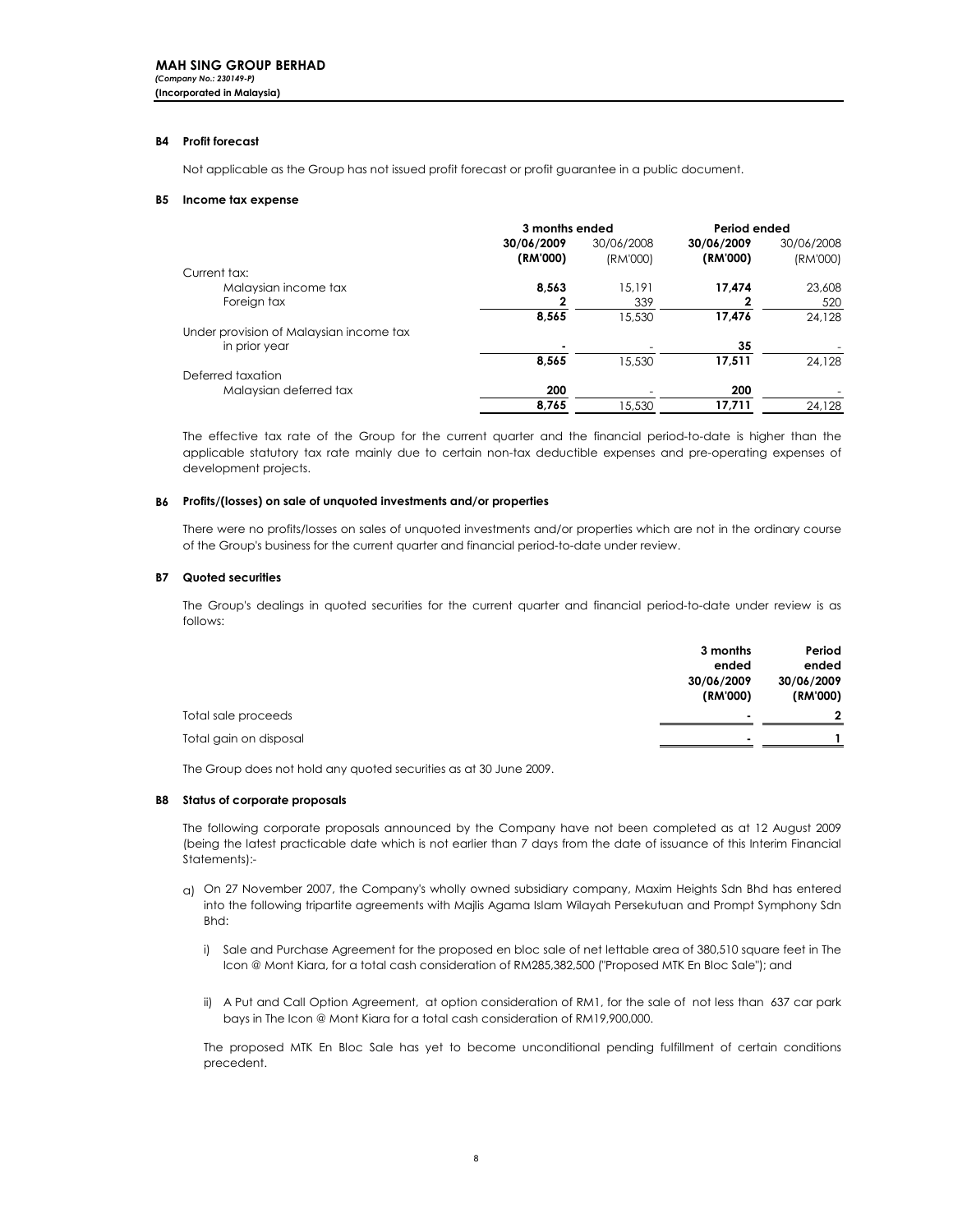- b) On 12 August 2009, the Company's wholly owned subsidiary company, Myvilla Development Sdn Bhd has entered into a tripartite agreement with Cyberview Sdn Bhd and Setia Haruman Sdn Bhd which comprises:
	- i) Proposed acquisition of a piece of prime freehold land in Cyberjaya measuring approximately 115.25 acres for a total cash consideration of RM130,527,540 ("Proposed Acquisition); and
	- ii) An option to purchase an adjacent commercial land measuring approximately 6.32 acres.

The Proposed Acquisition has yet to become unconditional pending fulfillment of conditions precedent.

- c) On 12 August 2009, the Company's wholly owned subsidiary company, Jastamax Sdn Bhd ("Jastamax") has entered into the following agreements with Koperasi Permodalan Felda Berhad ("KPFB"):
	- i) Sale and Purchase Agreement for the en bloc sale of 8-storey of retail and office space ("Building") with gross area of 257,943 square feet together with 2 basement levels car park, within Southgate, a freehold commercial development project of Jastamax, for a total cash consideration of RM226,000,000 ("Proposed En Bloc Sale); and
	- ii) A Leaseback and Guaranteed Rental Return Agreement with KPFB for the leaseback of the Building by Jastamax from KPFB for a period of 2 years.

The Sale and Purchase Agreement for the Proposed En Bloc Sale does not have conditions precedent.

#### B9 Group borrowings and debt securities

Total group borrowings as at 30 June 2009 are as follows:

|                                 | Secured<br>(RM'000) | Secured<br>(RM'000)    | Secured<br>(RM'000) | Unsecured<br>(RM'000) | Total<br>(RM'000) |
|---------------------------------|---------------------|------------------------|---------------------|-----------------------|-------------------|
| (Denominated in)                | (RM)                | (Indonesian<br>Rupiah) | (USD)               | (RM)                  |                   |
| Term loans payable              |                     |                        |                     |                       |                   |
| - within 12 months              | 39.201              | 759                    | 1.175               |                       | 41,135            |
| - after 12 months               | 207.219             | 2,248                  | 1,140               |                       | 210,607           |
|                                 | 246,420             | 3,007                  | 2,315               |                       | 251,742           |
| Short term borrowings           |                     |                        |                     | 1,940                 | 1,940             |
| <b>Bank overdrafts</b>          |                     | 582                    |                     |                       | 582               |
|                                 |                     | 582                    |                     | 1.940                 | 2,522             |
| Finance lease and hire purchase |                     |                        |                     |                       |                   |
| - within 12 months              | 1.054               | 38                     |                     |                       | 1.092             |
| - after 12 months               | .459                | 96                     |                     |                       | 1,555             |
|                                 | 2,513               | 134                    |                     |                       | 2,647             |
| Total                           | 248,933             | 3,723                  | 2,315               | 1,940                 | 256,911           |
|                                 |                     |                        |                     |                       |                   |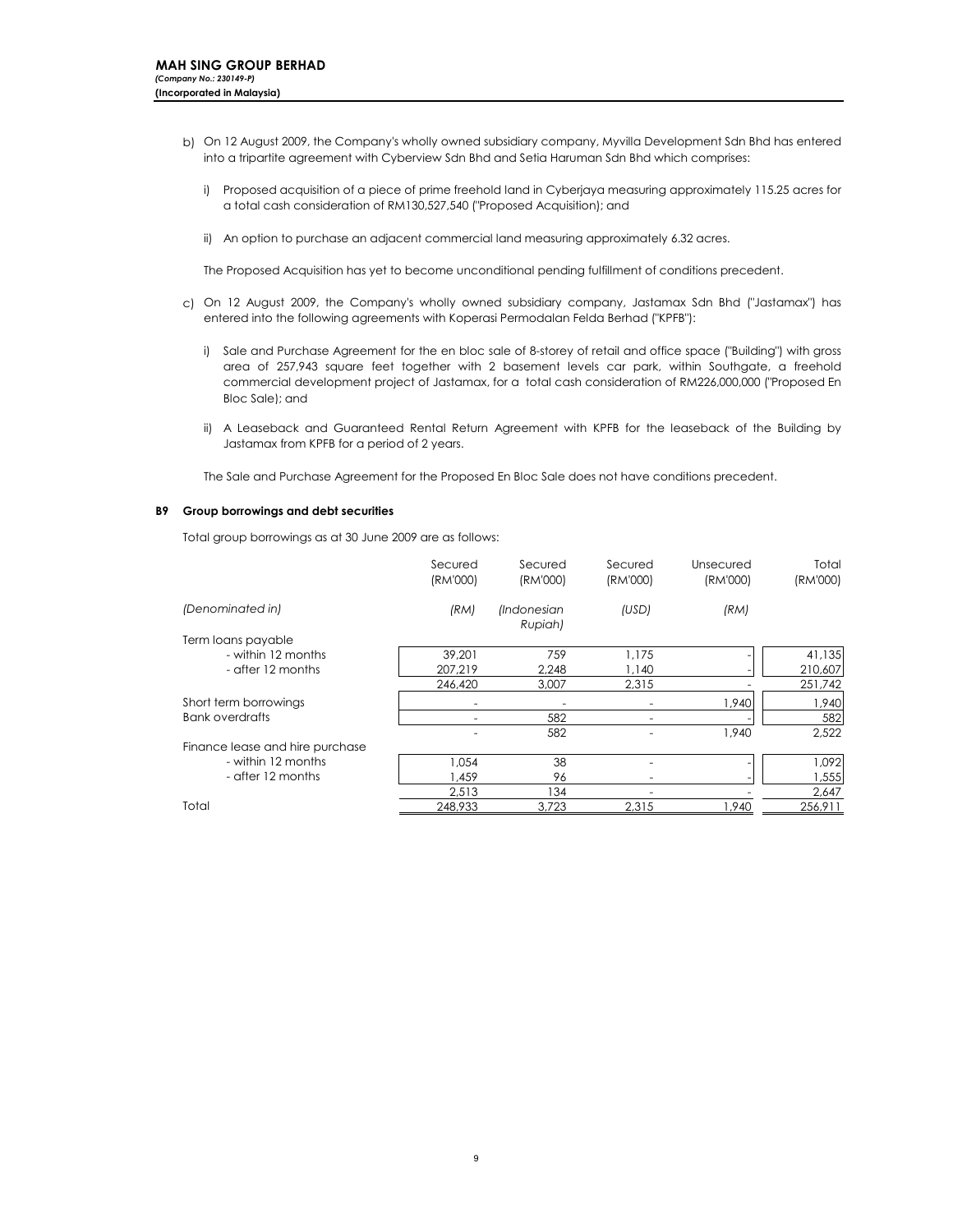# B10 Off balance sheet financial instruments

a) A foreign subsidiary has entered into cross currency swap contracts with a foreign bank with termination dates in October 2009 and June 2010 respectively.

As at 12 August 2009, the loan balance in foreign currency, the contractual foreign exchange rates and the contractual interest rates were as follows:

|                        | Currency          | RM         | Contractual rate                           |                |
|------------------------|-------------------|------------|--------------------------------------------|----------------|
| Hedged item            | to be paid        | eauivalent | Forex rates                                | Interest rates |
| Borrowing: USD 41,345  | Indonesian Rupiah |            | $145.534$ $1 \text{ USD} = \text{RD}9.070$ | 10.85%         |
| Borrowing: USD 399,408 | Indonesian Rupiah | 1.405.916  | $1$ USD = Rp9.295                          | 13.30%         |

The cross currency swap contracts of the foreign subsidiary entitle it to pay interest at fixed rates on notional principal amounts.

b) Forward foreign exchange purchase contracts entered into as at 12 August 2009 by a foreign subsidiary company amounted to RM2.58 million. The contracts were entered into as a hedge for creditors denominated in foreign currency so as to limit the exposure of the Group to potential changes in foreign exchange rates. The forward contracts mature within twelve months.

There is minimal credit risk for the above off balance sheet financial instruments because the contracts were entered into with a reputable bank.

# B11 Material litigation

The Group is not engaged in any material litigation since 31 December 2008, being the latest annual balance sheet date until 12 August 2009, being the latest practicable date which is not earlier than 7 days from the date of issuance of this Interim Financial Statements.

#### B12 Dividend proposed

No dividend has been proposed in respect of the financial period ended 30 June 2009.

#### B13 Earnings per share ("EPS")

#### (a) Basic EPS

The basic earnings per share has been calculated by dividing the Group's net profit attributable to ordinary equity holders for the period by the weighted average number of ordinary shares in issue.

|                                                               | 3 months ended |            | Period ended |            |
|---------------------------------------------------------------|----------------|------------|--------------|------------|
|                                                               | 30/06/2009     | 30/06/2008 | 30/06/2009   | 30/06/2008 |
| Net Profit for the period (RM'000)                            | 23.038         | 37.247     | 45.669       | 59,556     |
| Weighted average number of ordinary<br>shares in issue ('000) | 628.513        | 621.896    | 627.823      | 621,730    |
| Basic EPS (sen)                                               | 3.67           | 5.99       | 7.27         | 9.58       |